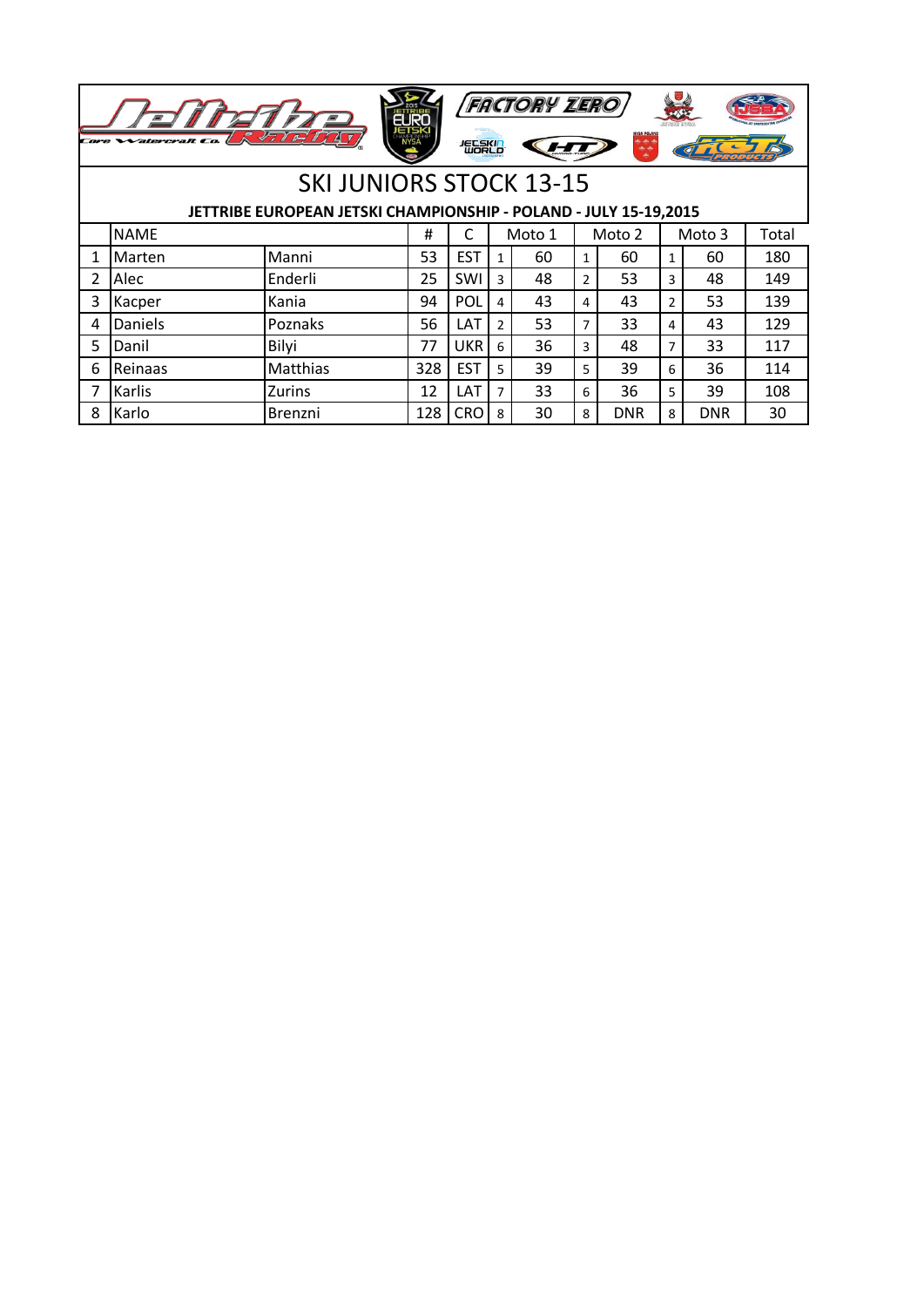|    | <b>FACTORY ZERO</b><br>$\sqrt{71717}$<br>NYSA POLANI<br>Core Watercraft Co.<br>短影的 |                                |     |            |                  |    |                |    |                |            |     |  |  |
|----|------------------------------------------------------------------------------------|--------------------------------|-----|------------|------------------|----|----------------|----|----------------|------------|-----|--|--|
|    |                                                                                    | <b>SKI JUNIORS LITES 13-15</b> |     |            |                  |    |                |    |                |            |     |  |  |
|    | JETTRIBE EUROPEAN JETSKI CHAMPIONSHIP - POLAND - JULY 15-19,2015                   |                                |     |            |                  |    |                |    |                |            |     |  |  |
|    | <b>NAME</b><br>C<br>Moto 1<br>Moto 2<br>Moto 3<br>Total<br>#                       |                                |     |            |                  |    |                |    |                |            |     |  |  |
| 1  | Marten                                                                             | Manni                          | 53  | <b>EST</b> | 1                | 60 | $\overline{2}$ | 53 | 1              | 60         | 173 |  |  |
| 2  | Alec                                                                               | Enderli                        | 25  | SWI        | $\overline{2}$   | 53 | $\mathbf{1}$   | 60 | $\overline{2}$ | 53         | 166 |  |  |
| 3  | Reinaas                                                                            | <b>Mattias</b>                 | 328 | <b>EST</b> | $6 \overline{6}$ | 36 | 3              | 48 | 3              | 48         | 132 |  |  |
| 4  | Vlad                                                                               | Poliakov                       | 43  | <b>UKR</b> | 5                | 39 | 6              | 36 | 4              | 43         | 118 |  |  |
| 5. | Lagardere                                                                          | Thomas                         | 821 | <b>FRA</b> | 3                | 48 | $\overline{7}$ | 33 | 6              | 36         | 117 |  |  |
| 6  | Mannuela                                                                           | Lohmus                         | 23  | <b>EST</b> | 4                | 43 | 5              | 39 | 7              | 33         | 115 |  |  |
| 7  | Yegelnytskyy                                                                       | Anton                          | 24  | <b>UKR</b> | 8                | 30 | 4              | 43 | 5              | 39         | 112 |  |  |
| 8  | Kaspar Joslein                                                                     | Vindenes Olsen                 | 83  | <b>NOR</b> | $\overline{7}$   | 33 | 8              | 30 | 8              | 30         | 93  |  |  |
| 9  | Karlo                                                                              | Brenzni                        | 128 | <b>CRO</b> | 9                | 27 | 9              | DQ | 9              | <b>DNR</b> | 27  |  |  |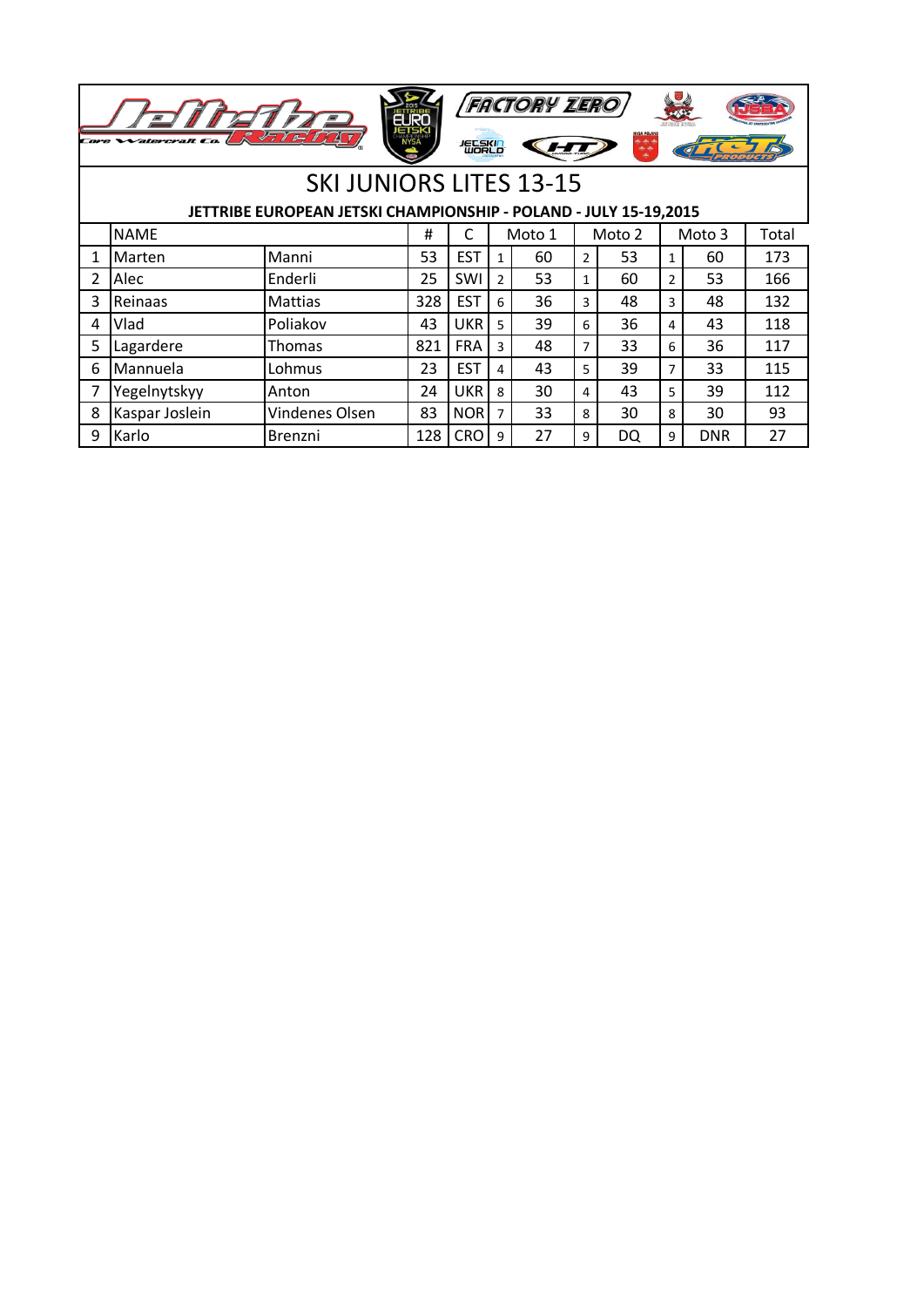|              | Core Walercraft Co. | 47 1                                                             | <b>NYSA</b> | 短影的        |                | <b>FACTORY ZERO</b> |                | $+ +$  |                |            |             |
|--------------|---------------------|------------------------------------------------------------------|-------------|------------|----------------|---------------------|----------------|--------|----------------|------------|-------------|
|              |                     | <b>SKI NOVICE LITES</b>                                          |             |            |                |                     |                |        |                |            |             |
|              |                     | JETTRIBE EUROPEAN JETSKI CHAMPIONSHIP - POLAND - JULY 15-19,2015 |             |            |                |                     |                |        |                |            |             |
|              | <b>NAME</b>         |                                                                  | #           | C          |                | Moto 1              |                | Moto 2 |                | Moto 3     | Total       |
| $\mathbf{1}$ | Goncalo Oliviera    | Rodrigues                                                        | 122         | <b>POR</b> | $\mathbf{1}$   | 60                  | $\mathbf{1}$   | 60     | $\mathbf{1}$   | 60         | 180         |
| 2            | Sebastiao           | Fragoso                                                          | 9           | <b>POR</b> | $\overline{2}$ | 53                  | 2              | 53     | 3              | 48         | 154         |
| 3            | Christian           | Cagnard                                                          | 64          | <b>SWE</b> | 3              | 48                  | 3              | 48     | 4              | 43         | 139         |
| 4            | Christina           | Mahringer                                                        | 100         | <b>AUT</b> | 5              | 39                  | 11             | 22     | 6              | 36         | 97          |
| 5            | Valerii             | Doaha                                                            | 99          | <b>UKR</b> | $\overline{7}$ | 33                  | 8              | 30     | $\overline{7}$ | 33         | 96          |
| 6            | <b>Mattias</b>      | Pettersson                                                       | 52          | <b>SWE</b> | 8              | 30                  | 5              | 39     | 10             | 24         | 93          |
| 7            | Jan                 | Ratajski                                                         | 4           | POL        | 10             | 24                  | 10             | 24     | 5              | 39         | 87          |
| 8            | Kaspar Joslein      | Vindenes Olsen                                                   | 83          | <b>NOR</b> | 12             | 20                  | $\overline{7}$ | 33     | 8              | 30         | 83          |
| 9            | Michael             | Van Reybroeck                                                    | <b>B28</b>  | <b>BEL</b> | 11             | 22                  | 9              | 27     | 9              | 27         | 76          |
| 10           | <b>Thomas</b>       | Zander                                                           | 7           | <b>GER</b> | 6              | 36                  | 6              | 36     | 12             | <b>DNR</b> | 72          |
| 11           | Olivier             | Thibaut                                                          | 87          | <b>FRA</b> | $\mathbf{q}$   | 27                  | 12             | 20     | 11             | 22         | 69          |
| 12           | Rolands             | <b>Fukss</b>                                                     | 19          | LAT        | 4              | DQ                  | 4              | DQ     | 2              | DQ         | $\mathbf 0$ |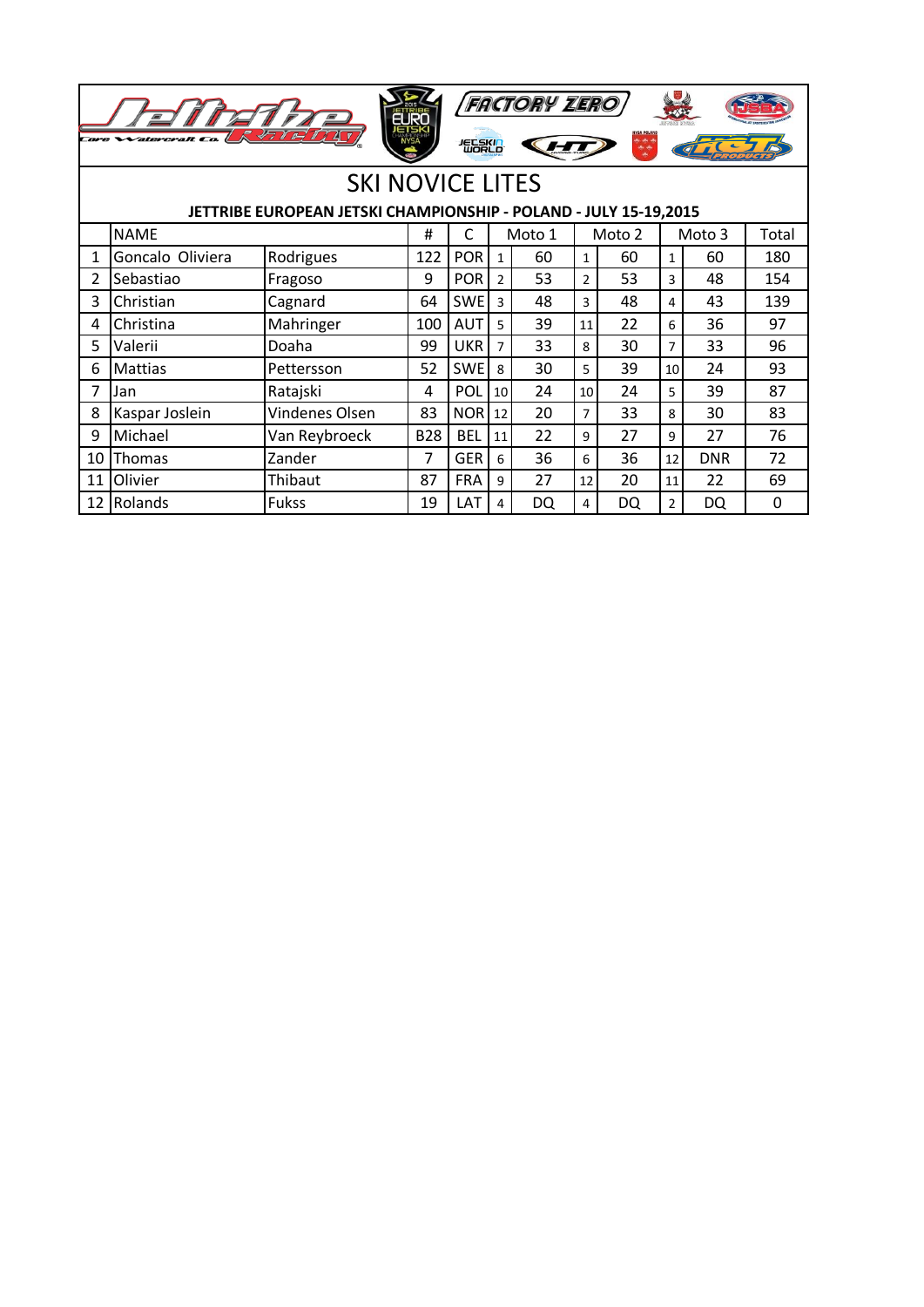| <b>FACTORY ZERO</b><br><b>ETSK</b><br>NYSA<br>47 1<br><b>Watercraft</b> C<br>短尾的 |                                                                  |                |    |            |                 |        |              |            |                |        |       |  |
|----------------------------------------------------------------------------------|------------------------------------------------------------------|----------------|----|------------|-----------------|--------|--------------|------------|----------------|--------|-------|--|
|                                                                                  | <b>RUN NOVICE</b>                                                |                |    |            |                 |        |              |            |                |        |       |  |
|                                                                                  | JETTRIBE EUROPEAN JETSKI CHAMPIONSHIP - POLAND - JULY 15-19,2015 |                |    |            |                 |        |              |            |                |        |       |  |
|                                                                                  | <b>NAME</b>                                                      |                | #  | C          |                 | Moto 1 |              | Moto 2     |                | Moto 3 | Total |  |
| 1                                                                                | Sulaiman                                                         | Almadi         | 5  | <b>KSA</b> | $\mathcal{P}$   | 53     | $\mathbf{1}$ | 60         | 6              | 36     | 149   |  |
| 2                                                                                | Erik                                                             | Seppanen       | 13 | <b>FIN</b> | 6               | 36     | 3            | 48         | $\mathbf{1}$   | 60     | 144   |  |
| 3                                                                                | <b>Diebert</b>                                                   | Marcel         | 21 | <b>GER</b> | 1               | 60     | 8            | 30         | $\overline{2}$ | 53     | 143   |  |
| 4                                                                                | Frederik                                                         | <b>Brandao</b> | 17 | <b>GER</b> | 8               | 30     | 2            | 53         | 5              | 39     | 122   |  |
| 5                                                                                | Hansi                                                            | Reichardt      | 66 | <b>DEN</b> | 3               | 48     | 9            | 27         | 4              | 43     | 118   |  |
| 6                                                                                | Christian                                                        | Thomke         | 79 | <b>GER</b> | 10 <sup>1</sup> | 24     | 4            | 43         | 3              | 48     | 115   |  |
| 7                                                                                | Julian                                                           | Kirste         | 30 | <b>GER</b> | 5               | 39     | 5            | 39         | 8              | 30     | 108   |  |
| 8                                                                                | Sindy                                                            | Korn           | 37 | <b>GER</b> | 9               | 27     | 6            | 36         | $\overline{7}$ | 33     | 96    |  |
| 9                                                                                | Waclaw                                                           | Pabian         | 48 | POL        | 7               | 33     | 7            | 33         | 9              | 27     | 93    |  |
| 10                                                                               | Dziegielewski                                                    | Patrycjusz     | 58 | POL        | 11              | 22     | 10           | 24         | 11             | 22     | 68    |  |
| 11                                                                               | Krawczyk                                                         | Sebastian      | 54 | POL        | 4               | 43     | 11           | <b>DNR</b> | 10             | 24     | 67    |  |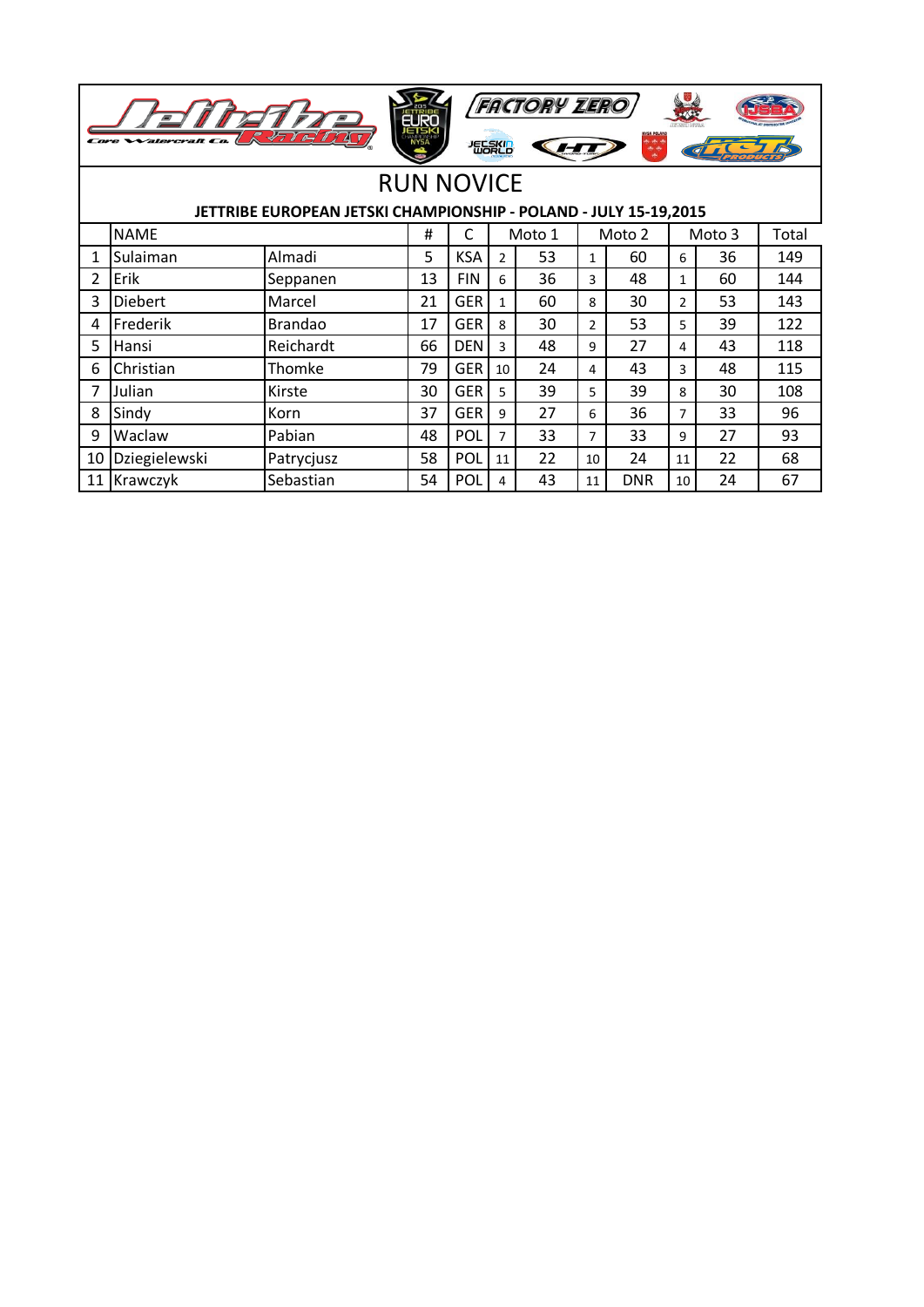|   | <b>FACTORY ZERO</b><br><b>NYSA POLAN</b><br>4710<br><b>NYSA</b><br>短影的 |                                |     |            |                 |            |                |            |                 |            |       |  |  |
|---|------------------------------------------------------------------------|--------------------------------|-----|------------|-----------------|------------|----------------|------------|-----------------|------------|-------|--|--|
|   |                                                                        | <b>SKI LADIES IJSBA PRO-AM</b> |     |            |                 |            |                |            |                 |            |       |  |  |
|   | JETTRIBE EUROPEAN JETSKI CHAMPIONSHIP - POLAND - JULY 15-19,2015       |                                |     |            |                 |            |                |            |                 |            |       |  |  |
|   | <b>NAME</b>                                                            |                                | #   | C          |                 | Moto 1     |                | Moto 2     |                 | Moto 3     | Total |  |  |
| 1 | Sandra                                                                 | Borgström                      | 18  | <b>SWE</b> | $\mathbf{1}$    | 60         | $\overline{2}$ | 53         | 3               | 48         | 161   |  |  |
| 2 | Jonna                                                                  | Borgström                      | 25  | <b>SWE</b> | 6               | 36         | $\mathbf{1}$   | 60         | 2               | 53         | 149   |  |  |
| 3 | Krista                                                                 | Uzare                          | 56  | LAT        | $\overline{2}$  | 53         | 4              | 43         | 4               | 43         | 139   |  |  |
| 4 | <b>Beatriz</b>                                                         | Curtinhal                      | 90  | <b>POR</b> | $\overline{7}$  | 33         | 5              | 39         | 1               | 60         | 132   |  |  |
| 5 | Katriin                                                                | <b>Nilbe</b>                   | 333 | <b>EST</b> | 3               | 48         | 3              | 48         | 9               | 27         | 123   |  |  |
| 6 | Helen                                                                  | Lauri                          | 19  | <b>EST</b> | 4               | 43         | 6              | 36         | 5.              | 39         | 118   |  |  |
| 7 | Mannuela                                                               | Lohmus                         | 23  | <b>EST</b> | 5               | 39         | 7              | 33         | 7               | 33         | 105   |  |  |
| 8 | Rita Alexandre                                                         | da Silva Almeida               | 62  | <b>POR</b> | 9               | 27         | 8              | 30         | 6               | 36         | 93    |  |  |
| 9 | Kovalenko                                                              | Olena                          | 79  | <b>UKR</b> | 8               | 30         | 9              | 27         | 10 <sup>1</sup> | <b>DNR</b> | 57    |  |  |
|   | 10 Borgstrom                                                           | Sofie                          | 23  | <b>SWE</b> | 10 <sup>1</sup> | <b>DNR</b> | 10             | <b>DNR</b> | 8               | 30         | 30    |  |  |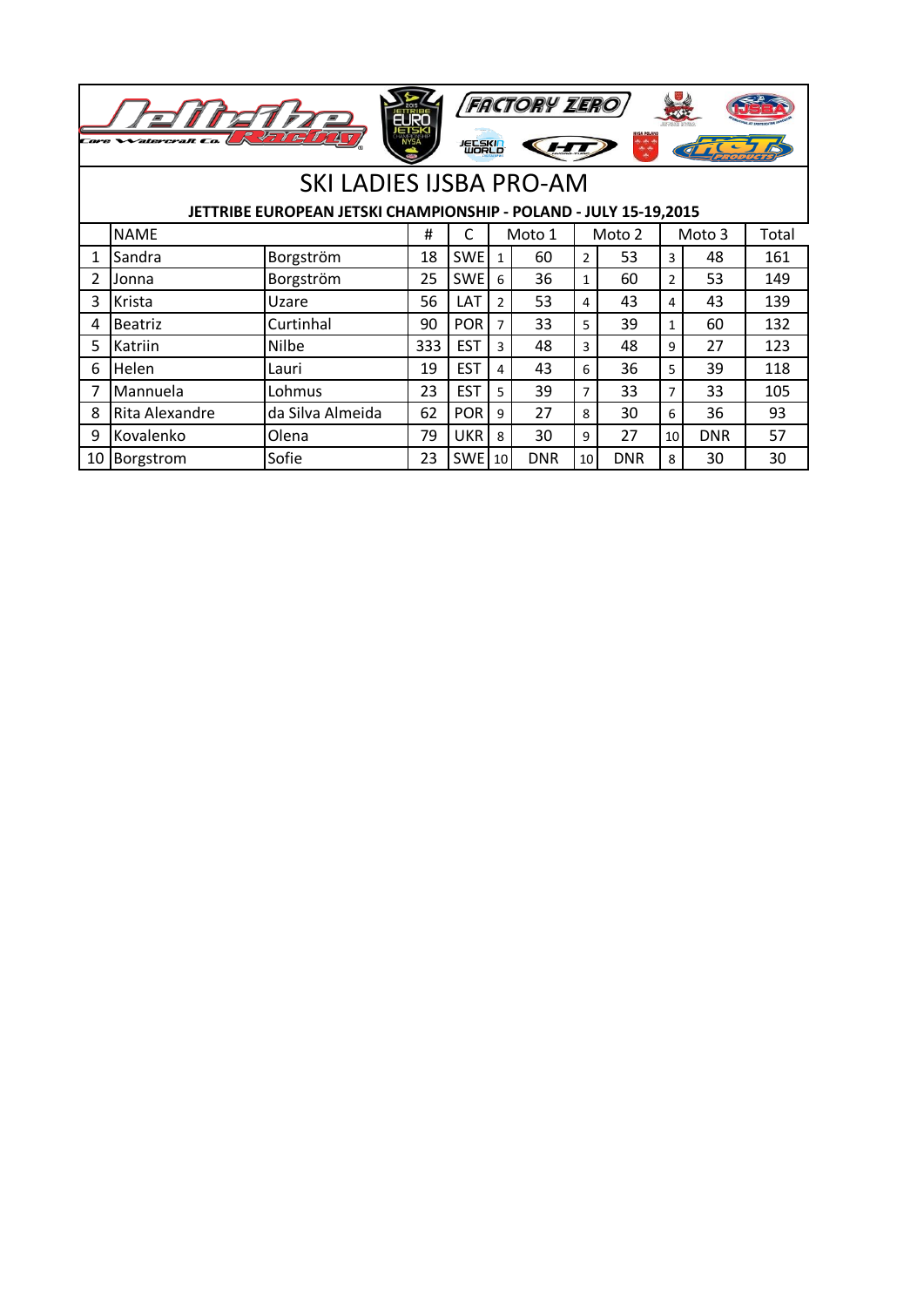|    | <b>FACTORY ZERO</b><br>$\mathcal{E}$<br>7714<br><b>Watercraft</b> Co.<br><b>NYSA</b><br>短影的 |                                                                  |     |            |               |        |                |            |                |            |       |  |
|----|---------------------------------------------------------------------------------------------|------------------------------------------------------------------|-----|------------|---------------|--------|----------------|------------|----------------|------------|-------|--|
|    | <b>EXPERT SKI LIMITED</b>                                                                   |                                                                  |     |            |               |        |                |            |                |            |       |  |
|    |                                                                                             | JETTRIBE EUROPEAN JETSKI CHAMPIONSHIP - POLAND - JULY 15-19,2015 |     |            |               |        |                |            |                |            |       |  |
|    | <b>NAME</b>                                                                                 |                                                                  | #   | C          |               | Moto 1 |                | Moto 2     |                | Moto 3     | Total |  |
| 1  | Vohlgemutt                                                                                  | Jeremy                                                           | 272 | <b>FRA</b> | 1             | 60     | $\overline{2}$ | 53         | $\mathbf{1}$   | 60         | 173   |  |
| 2  | <b>Beatriz</b>                                                                              | Curtinhal                                                        | 90  | <b>POR</b> | $\mathcal{P}$ | 53     | $\mathbf{1}$   | 60         | 4              | 43         | 156   |  |
| 3  | Kacper                                                                                      | Kania                                                            | 94  | POL        | 4             | 43     | 4              | 43         | $\overline{2}$ | 53         | 139   |  |
| 4  | Limon                                                                                       | Valentin                                                         | 8   | <b>FRA</b> | 9             | 27     | 3              | 48         | 3              | 48         | 123   |  |
| 5  | Jonna                                                                                       | Borgström                                                        | 25  | <b>SWE</b> | $\mathbf{a}$  | 48     | 6              | 36         | 5              | 39         | 123   |  |
| 6  | Anders                                                                                      | Keller                                                           | 55  | <b>DEN</b> | 6             | 36     | $\overline{7}$ | 33         | 6              | 36         | 105   |  |
| 7  | Andreas                                                                                     | Thiesson                                                         | 52  | <b>DEN</b> | 5             | 39     | 5              | 39         | $\overline{7}$ | <b>DNR</b> | 78    |  |
| 8  | Sandra                                                                                      | Borgström                                                        | 18  | <b>SWE</b> | 7             | 33     | 8              | 30         | 8              | <b>DNR</b> | 63    |  |
| 9  | Bousselman                                                                                  | Ilias                                                            | 9   | <b>MOR</b> | 8             | 30     | 9              | 27         | 9              | <b>DNR</b> | 57    |  |
| 10 | Saif                                                                                        | Alfalasi                                                         | 3   | <b>UAE</b> | 10            | 24     | 10             | <b>DNR</b> | 10             | <b>DNR</b> | 24    |  |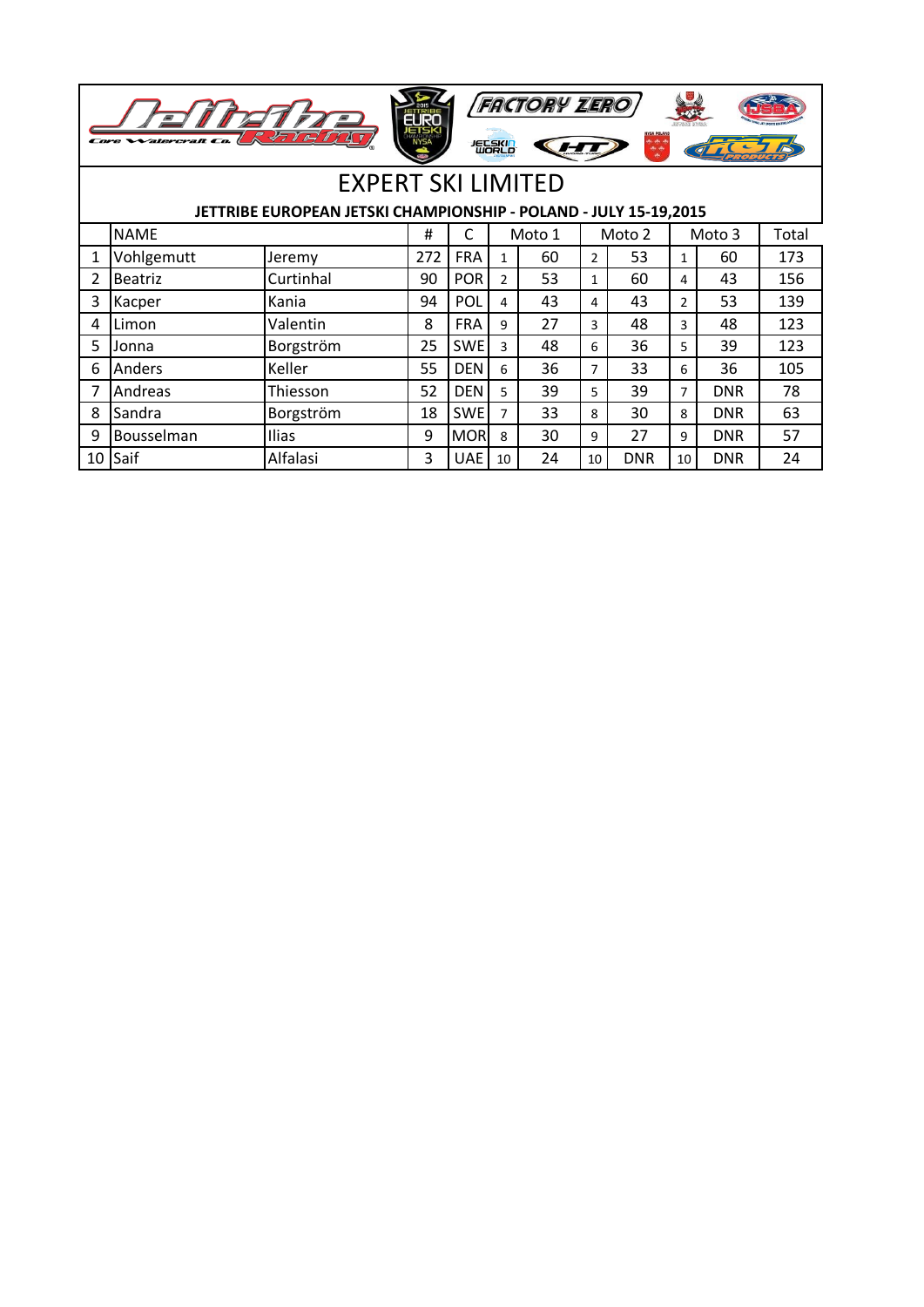

## RUN PRO-AM STOCK

## **JETTRIBE EUROPEAN JETSKI CHAMPIONSHIP - POLAND - JULY 15-19,2015**

|   | <b>NAME</b>   |            |     |            | Moto 1         |    |   | Moto 2 |                | Moto 3     | Total |
|---|---------------|------------|-----|------------|----------------|----|---|--------|----------------|------------|-------|
|   | Hoffman       | Patrick    | 110 | <b>GER</b> |                | 60 | 3 | 48     | $\overline{2}$ | 53         | 161   |
|   | Pancho        | Marjak     |     | <b>FIN</b> | 6              | 36 | 2 | 53     |                | 60         | 149   |
| 3 | Przemyslaw    | Bielawski  | 91  | <b>POL</b> | 2              | 53 | 4 | 43     | 4              | 43         | 139   |
| 4 | Jacek         | Szubert    | 98  | <b>POL</b> | 5              | 39 |   | 60     | 5              | 39         | 138   |
| 5 | Mindaugas     | Jaciauskas | 13  | $LTH^+$    | 3              | 48 | 5 | 39     | 3              | 48         | 135   |
| 6 | <b>Dydzik</b> | Miroslaw   | 63  | <b>POL</b> | $\overline{ }$ | 33 | ⇁ | 33     | 6              | 36         | 102   |
|   | Kamysz        | Tomasz     | 47  | <b>POL</b> | 4              | 43 | 6 | 36     | ⇁              | <b>DNR</b> | 79    |

| <b>RUN CLASSIC</b>                                               |        |    |            |   |        |   |        |   |        |       |  |  |  |
|------------------------------------------------------------------|--------|----|------------|---|--------|---|--------|---|--------|-------|--|--|--|
| JETTRIBE EUROPEAN JETSKI CHAMPIONSHIP - POLAND - JULY 15-19,2015 |        |    |            |   |        |   |        |   |        |       |  |  |  |
| <b>NAME</b>                                                      |        | #  |            |   | Moto 1 |   | Moto 2 |   | Moto 3 | Total |  |  |  |
| Mario                                                            | Lamv   | 46 | SVK        |   | 60     |   | 60     |   | 60     | 180   |  |  |  |
| <b>Benoit</b>                                                    | Maxime | 6  | <b>FRA</b> |   | 53     |   | 53     | 3 | 48     | 154   |  |  |  |
| Julian                                                           | Dux    | 13 | <b>GER</b> |   | 48     |   | 48     |   | 53     | 149   |  |  |  |
| <b>I</b> Miroslav                                                | Jalc   | 28 | SVK        | 4 | 43     | 4 | 43     | 4 | 43     | 129   |  |  |  |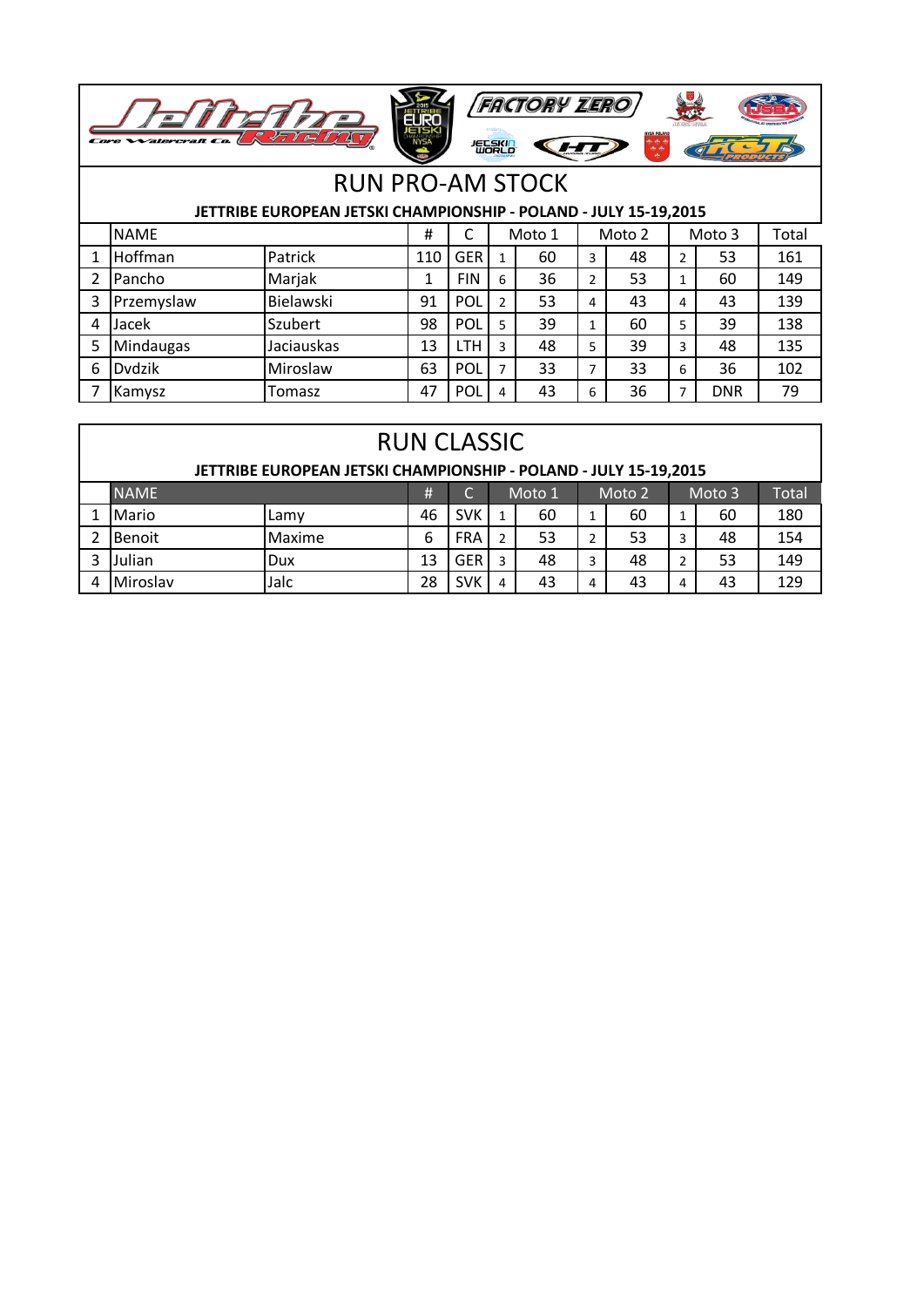| <b>FACTORY ZERO</b><br>Core Watercraft<br>想起来 |                                                                  |               |            |            |                |        |                |            |                |            |       |  |  |  |
|-----------------------------------------------|------------------------------------------------------------------|---------------|------------|------------|----------------|--------|----------------|------------|----------------|------------|-------|--|--|--|
|                                               | <b>PRO-AM SKI STOCK</b>                                          |               |            |            |                |        |                |            |                |            |       |  |  |  |
|                                               | JETTRIBE EUROPEAN JETSKI CHAMPIONSHIP - POLAND - JULY 15-19,2015 |               |            |            |                |        |                |            |                |            |       |  |  |  |
|                                               | <b>NAME</b>                                                      |               | #          | C          |                | Moto 1 |                | Moto 2     |                | Moto 3     | Total |  |  |  |
| $\mathbf{1}$                                  | <b>Markus</b>                                                    | Lutsokert     | 11         | <b>EST</b> | 3              | 48     | 3              | 48         | $\overline{2}$ | 53         | 149   |  |  |  |
| 2                                             | Marten                                                           | Manni         | 53         | <b>EST</b> | 5              | 39     | 4              | 43         | $\mathbf{1}$   | 60         | 142   |  |  |  |
| 3                                             | Kacper                                                           | Kania         | 94         | POL        | $\mathbf{1}$   | 60     | 5              | 39         | 4              | 43         | 142   |  |  |  |
| 4                                             | Daniel                                                           | Svae Andersen | 88         | <b>NOR</b> | 6              | 36     | $\overline{2}$ | 53         | 5              | 39         | 128   |  |  |  |
| 5                                             | Lagardere                                                        | <b>Bruno</b>  | 28         | <b>FRA</b> | 4              | 43     | 11             | 22         | $\overline{3}$ | 48         | 113   |  |  |  |
| 6                                             | Lukas                                                            | <b>Binar</b>  | 39         | <b>CZ</b>  | $\overline{2}$ | 53     | $\mathbf{1}$   | 60         | 15             | <b>DNR</b> | 113   |  |  |  |
| 7                                             | Andreas                                                          | Thiesson      | 52         | <b>DEN</b> | $\mathsf{q}$   | 27     | $\overline{7}$ | 33         | 6              | 36         | 96    |  |  |  |
| 8                                             | Attila                                                           | Deri          | 379        | <b>HUN</b> | 8              | 30     | 6              | 36         | 8              | 30         | 96    |  |  |  |
| 9                                             | Franck                                                           | Lilienfeld    | 11         | <b>GER</b> | 11             | 22     | 9              | 27         | $\overline{7}$ | 33         | 82    |  |  |  |
| 10                                            | Yegelnytskyy                                                     | Andziy        | 77         | <b>UKR</b> | 12             | 20     | 8              | 30         | 9              | 27         | 77    |  |  |  |
| 11                                            | Zoetaert                                                         | Jens          | <b>B21</b> | <b>BEL</b> | 10             | 24     | 10             | 24         | 10             | 24         | 72    |  |  |  |
| 12                                            | Ulrik                                                            | Berntsen      | 83         | <b>NOR</b> | $\overline{7}$ | 33     | 12             | 20         | 14             | <b>DNR</b> | 53    |  |  |  |
| 13                                            | Jaber                                                            | Alfalasi      | 3          | <b>UAE</b> | 13             | 18     | 13             | <b>DNR</b> | 11             | <b>DNR</b> | 18    |  |  |  |
| 14                                            | Bousselman                                                       | Ilias         | 9          | <b>MAR</b> | 14             | 16     | 14             | <b>DNR</b> | 12             | <b>DNR</b> | 16    |  |  |  |
|                                               | 15 Alex                                                          | Arutenyants   | 7          | <b>UKR</b> | 15             | 14     | 15             | <b>DNR</b> | 13             | <b>DNR</b> | 14    |  |  |  |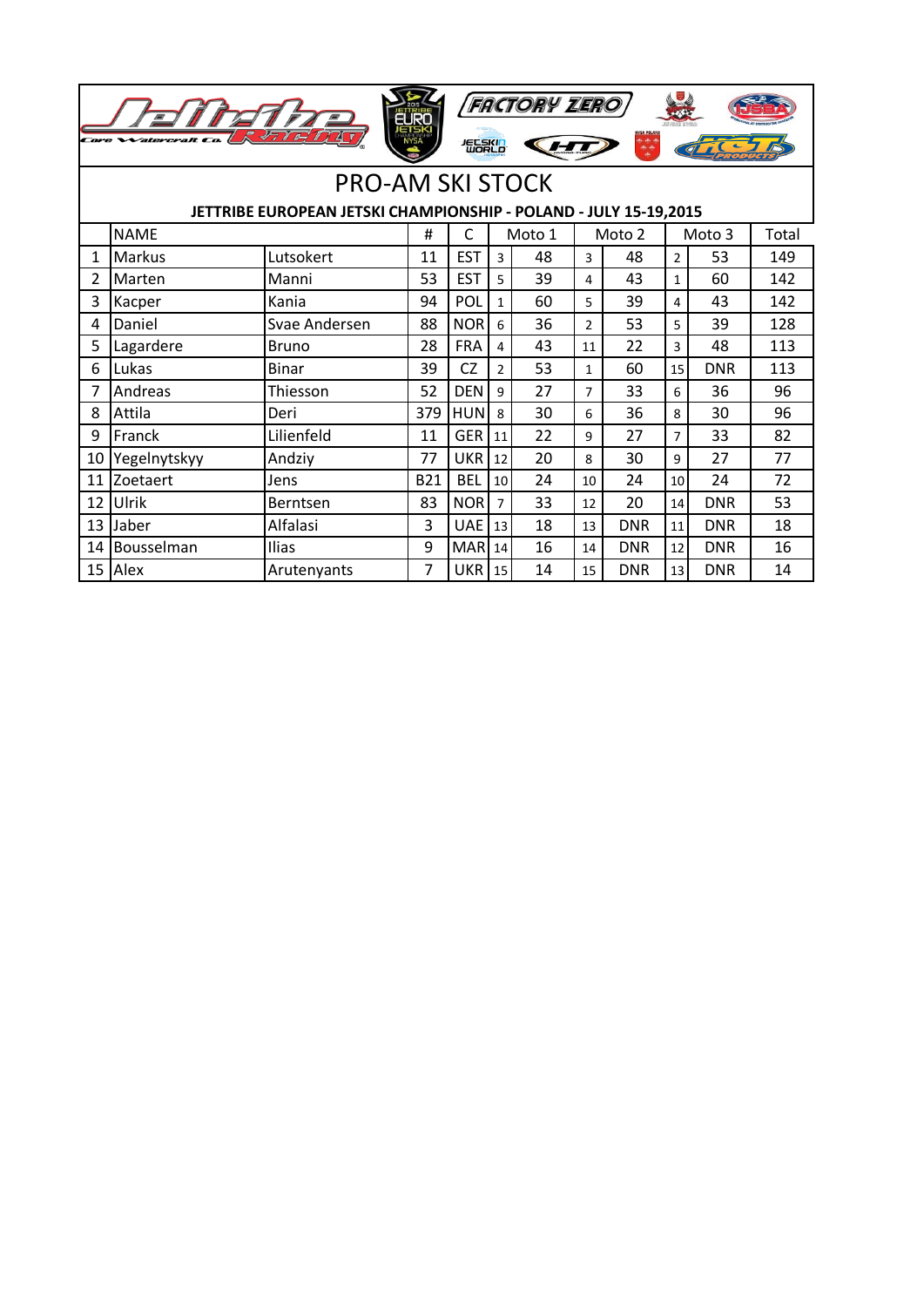|    | <b>FACTORY ZERO</b><br>NYSA POLANI<br>$\overline{\smash{\bigtriangledown}}$<br>短尾的 |                |    |            |                |        |                |        |                |            |       |  |  |
|----|------------------------------------------------------------------------------------|----------------|----|------------|----------------|--------|----------------|--------|----------------|------------|-------|--|--|
|    | <b>SEA-DOO SPARK</b>                                                               |                |    |            |                |        |                |        |                |            |       |  |  |
|    | JETTRIBE EUROPEAN JETSKI CHAMPIONSHIP - POLAND - JULY 15-19,2015                   |                |    |            |                |        |                |        |                |            |       |  |  |
|    | <b>NAME</b>                                                                        |                | #  | C          |                | Moto 1 |                | Moto 2 |                | Moto 3     | Total |  |  |
| 1  | Eeckhout                                                                           | Cédric         | 43 | <b>BEL</b> | 1              | 60     | 3              | 48     | $\mathbf{1}$   | 60         | 168   |  |  |
| 2  | Christian                                                                          | Cagnard        | 42 | <b>SWE</b> | 5              | 39     | 1              | 60     | 3              | 48         | 147   |  |  |
| 3  | Lennart                                                                            | Koster         | 80 | <b>NED</b> | 3              | 48     | 4              | 43     | $\overline{2}$ | 53         | 144   |  |  |
| 4  | De Smet                                                                            | Peter          | 7  | <b>BEL</b> | 6              | 36     | $\overline{2}$ | 53     | 4              | 43         | 132   |  |  |
| 5  | Gerobl                                                                             | Daniel         | 33 | <b>AUT</b> | $\overline{2}$ | 53     | 8              | 30     | 8              | 30         | 113   |  |  |
| 6  | Teet                                                                               | Vare           | 15 | <b>EST</b> | 4              | 43     | $\overline{7}$ | 33     | $\overline{7}$ | 33         | 109   |  |  |
| 7  | <b>Bert</b>                                                                        | Claerhout      | 38 | <b>BEL</b> | 9              | 27     | 6              | 36     | 5              | 39         | 102   |  |  |
| 8  | <b>Bart</b>                                                                        | Van den Bulcke | 21 | <b>BEL</b> | 7              | 33     | 5              | 39     | 9              | 27         | 99    |  |  |
| 9  | Maxime                                                                             | <b>Benoit</b>  | 6  | <b>FRA</b> | 10             | 24     | 10             | 24     | 6              | 36         | 84    |  |  |
| 10 | Norman                                                                             | Nammert        | 22 | <b>GER</b> | 8              | 30     | 9              | 27     | 10             | <b>DNR</b> | 57    |  |  |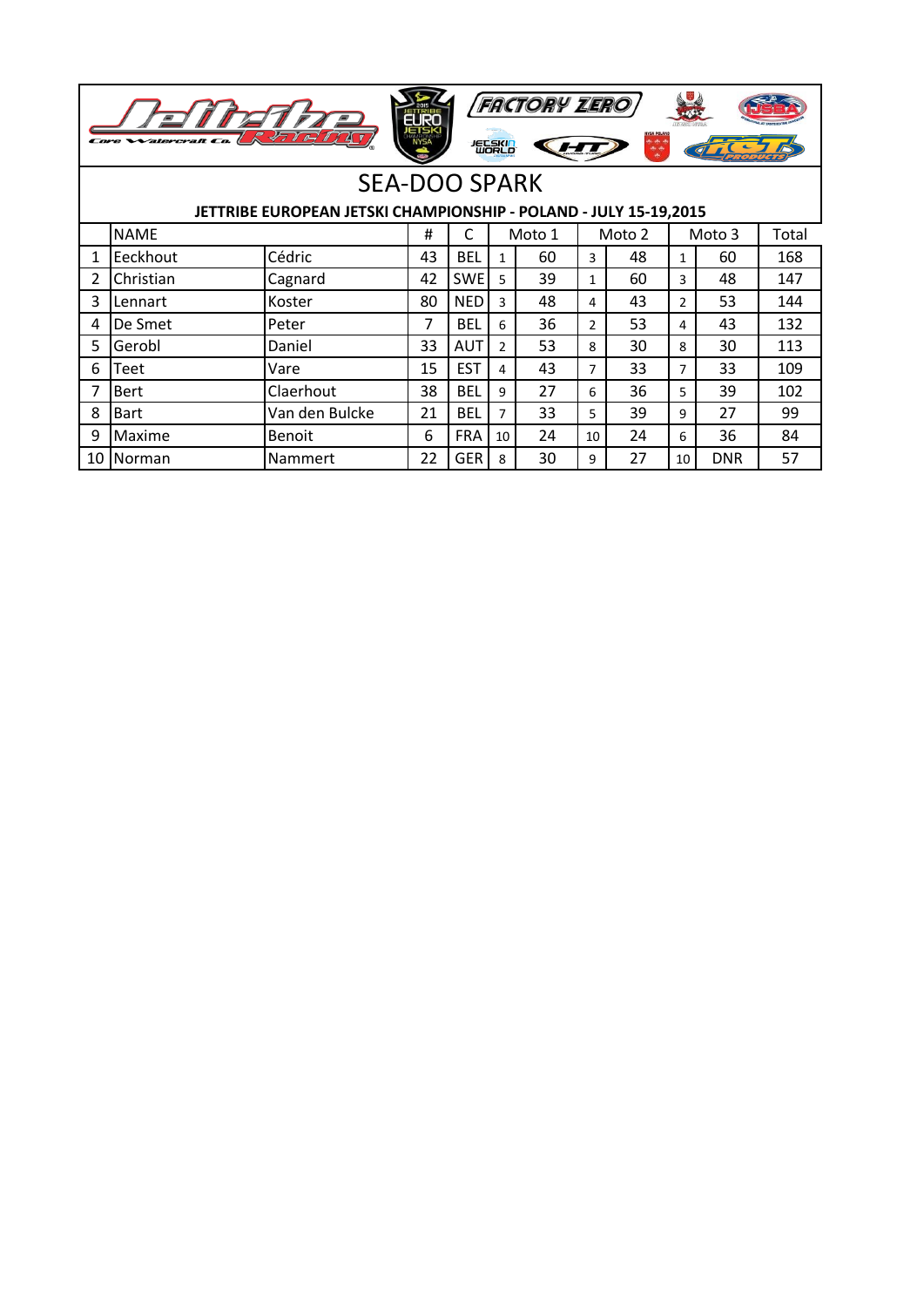|                                                     | <b>Watercraft</b> | 47 1<br>$\boldsymbol{\varphi}$                                   | ETSK<br>NYSA |            | 短影的            | <b>FACTORY ZERO</b> |                | ر جو بو<br>چونج |                |            |     |
|-----------------------------------------------------|-------------------|------------------------------------------------------------------|--------------|------------|----------------|---------------------|----------------|-----------------|----------------|------------|-----|
|                                                     |                   | PRO-AM RUN VETERANS 35+ GP/OPEN                                  |              |            |                |                     |                |                 |                |            |     |
|                                                     |                   | JETTRIBE EUROPEAN JETSKI CHAMPIONSHIP - POLAND - JULY 15-19,2015 |              |            |                |                     |                |                 |                |            |     |
| <b>NAME</b><br>C<br>#<br>Moto 2<br>Moto 1<br>Moto 3 |                   |                                                                  |              |            |                |                     |                |                 |                | Total      |     |
| 1                                                   | Nico              | Russ                                                             | 5            | <b>GER</b> | $\overline{7}$ | 33                  | $\mathcal{P}$  | 53              | $\mathbf{1}$   | 60         | 146 |
| $\overline{2}$                                      | Przemyslaw        | Bielawski                                                        | 91           | POL        | 3              | 48                  | 4              | 43              | 3              | 48         | 139 |
| 3                                                   | Jacek             | Wasilewski                                                       | 15           | POL        | 4              | 43                  | 6              | 36              | $\overline{2}$ | 53         | 132 |
| 4                                                   | Mohmmed           | Mohsin                                                           | 444          | <b>UAE</b> | $\mathcal{P}$  | 53                  | 3              | 48              | 8              | 30         | 131 |
| 5                                                   | Andrus            | Lutt                                                             | 17           | <b>EST</b> | 8              | 30                  | $\mathbf{1}$   | 60              | 5              | 39         | 129 |
| 6                                                   | <b>Tomas</b>      | Pazler                                                           | 77           | <b>CZE</b> | 1              | 60                  | $\overline{7}$ | 33              | $\overline{7}$ | 33         | 126 |
|                                                     | Jerry             | Sobczak                                                          | 7            | POL        | 5              | 39                  | 8              | 30              | 4              | 43         | 112 |
| 8                                                   | Gediminas         | Leonas                                                           | 33B          | LTU        | 10             | 24                  | 5              | 39              | 6              | 36         | 99  |
| 9                                                   | Janusz            | Stajak                                                           | 33           | POL        | 6              | 36                  | 9              | 27              | 9              | <b>DNR</b> | 63  |
| 10                                                  | Jacek             | Szubert                                                          | 98           | POL        | 9              | 27                  | 10             | <b>DNR</b>      | 10             | <b>DNR</b> | 27  |
| 11                                                  | Tomasz            | Kazmierczak                                                      | 151          | POL        | 11             | 22                  | 11             | <b>DNR</b>      | 11             | <b>DNR</b> | 22  |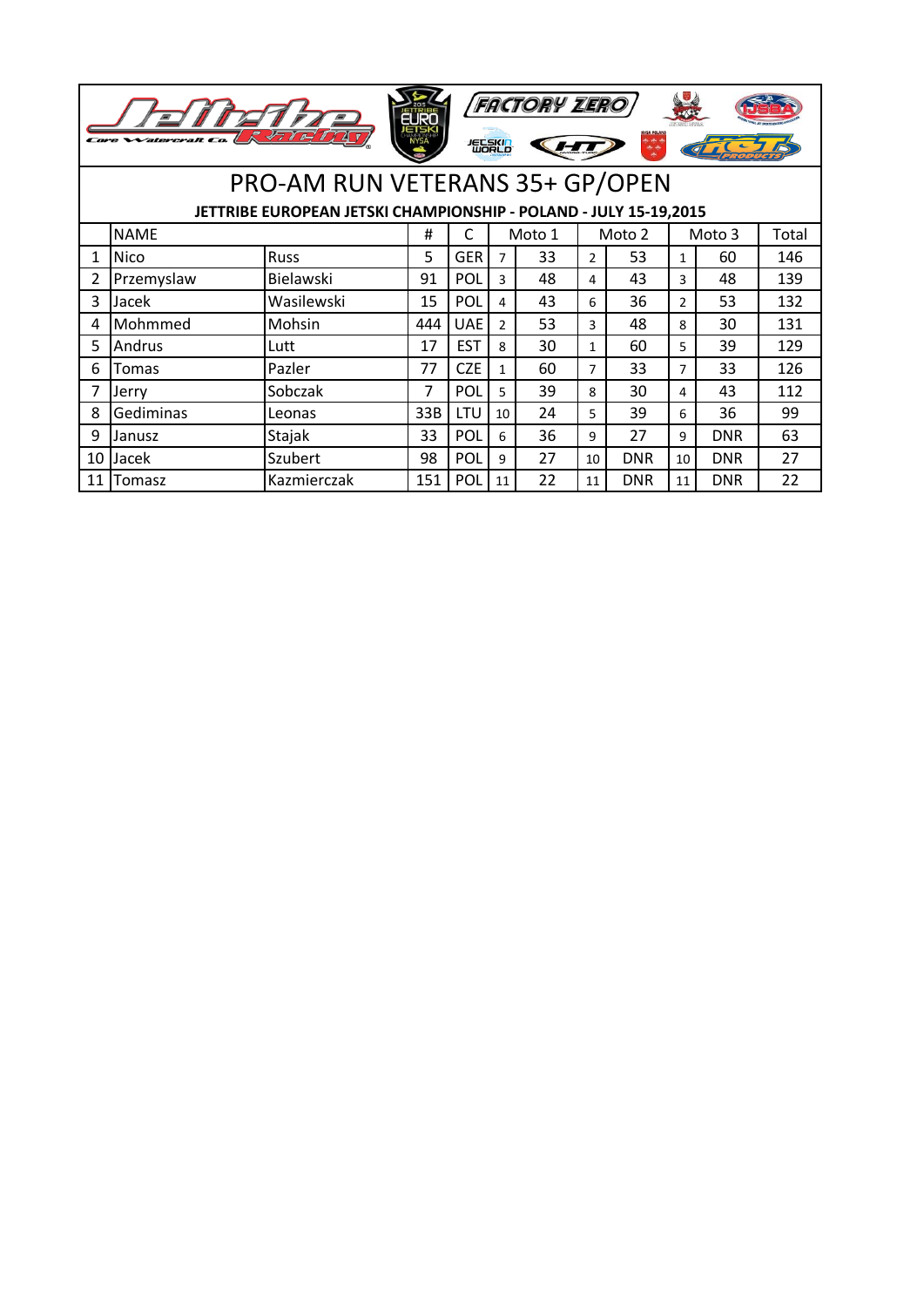|    |                |                                                                  | <b>Tien</b> |            |                | <b>FACTORY ZERO</b> |                |                         |                |            |       |
|----|----------------|------------------------------------------------------------------|-------------|------------|----------------|---------------------|----------------|-------------------------|----------------|------------|-------|
|    |                | 2712                                                             | <b>NYSA</b> | 短尾的        |                |                     |                | <b>IYSA POLAND</b><br>轉 |                |            |       |
|    |                | <b>SKI LITES IJSBA PRO-AM</b>                                    |             |            |                |                     |                |                         |                |            |       |
|    |                | JETTRIBE EUROPEAN JETSKI CHAMPIONSHIP - POLAND - JULY 15-19,2015 |             |            |                |                     |                |                         |                |            |       |
|    | <b>NAME</b>    |                                                                  | #           | C          |                | Moto 1              |                | Moto 2                  |                | Moto 3     | Total |
| 1  | Quinten        | Vandenbossche                                                    | 98          | <b>BEL</b> | $\mathbf{1}$   | 60                  | 1              | 60                      | $\mathbf{1}$   | 60         | 180   |
| 2  | Markus         | Erlach                                                           | 100         | <b>AUT</b> | 6              | 36                  | $\overline{2}$ | 53                      | $\overline{2}$ | 53         | 142   |
| 3  | <b>Nicolas</b> | Devys                                                            | 119         | <b>FRA</b> | $\overline{2}$ | 53                  | 5              | 39                      | 3              | 48         | 140   |
| 4  | Pierre         | Guilbert                                                         | 311         | <b>FRA</b> | 10             | 24                  | 3              | 48                      | 4              | 43         | 115   |
| 5  | <b>Daniels</b> | Poznaks                                                          | 46          | LAT        | 5              | 39                  | 4              | 43                      | 8              | 30         | 112   |
| 6  | Ulrik          | Berntsen                                                         | 83          | <b>NOR</b> | 3              | 48                  | 6              | 36                      | 12             | 20         | 104   |
| 7  | Zoetaert       | Jens                                                             | <b>B21</b>  | <b>BEL</b> | 4              | 43                  | 8              | 30                      | 11             | 22         | 95    |
| 8  | Alec           | Enderli                                                          | 25          | SWI        | 8              | 30                  | 10             | 24                      | 5              | 39         | 93    |
| 9  | Eeckhout       | Cédric                                                           | 14          | <b>BEL</b> | 7              | 33                  | 12             | 20                      | $\overline{7}$ | 33         | 86    |
| 10 | Anders         | Keller                                                           | 55          | <b>DEN</b> | 12             | 20                  | 11             | 22                      | 6              | 36         | 78    |
| 11 | Tillmann       | Forster                                                          | 7           | <b>GER</b> | 13             | 18                  | $\overline{7}$ | 33                      | 9              | 27         | 78    |
| 12 | Olaf           | Stern                                                            | 9           | <b>GER</b> | 11             | 22                  | 9              | 27                      | 10             | 24         | 73    |
| 12 | Karlo          | Brenzni                                                          | 128         | <b>CRO</b> | 9              | 27                  | 13             | <b>DNR</b>              | 13             | <b>DNR</b> | 27    |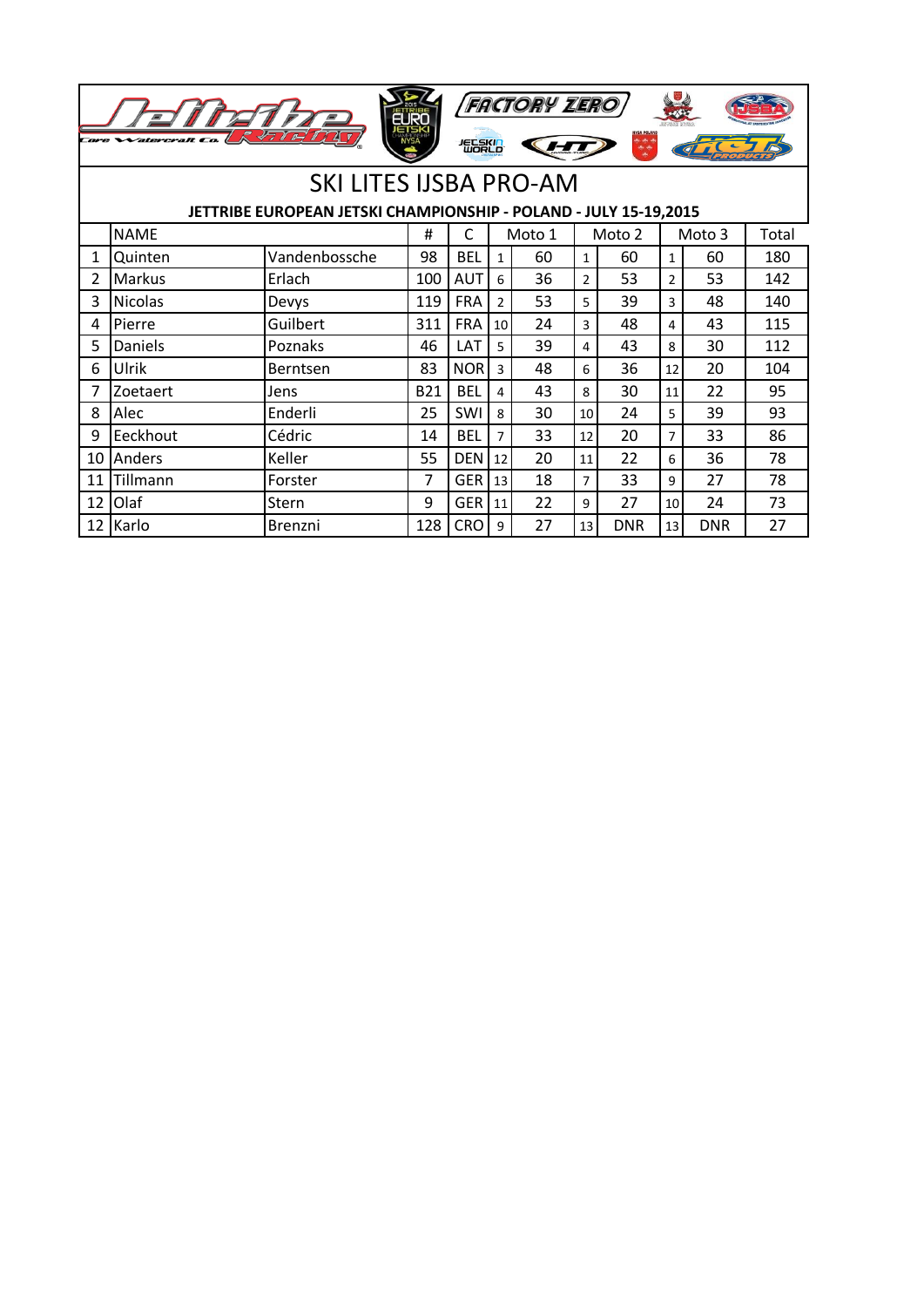|                | <i>'atercraft Co</i>                                             | ラ                         |     | 怎麼的        |                | <b>FACTORY ZERO</b> |                |            |                |    |       |
|----------------|------------------------------------------------------------------|---------------------------|-----|------------|----------------|---------------------|----------------|------------|----------------|----|-------|
|                |                                                                  |                           |     |            |                |                     |                |            |                |    |       |
|                |                                                                  | <b>RUN EXPERT LIMITED</b> |     |            |                |                     |                |            |                |    |       |
|                | JETTRIBE EUROPEAN JETSKI CHAMPIONSHIP - POLAND - JULY 15-19,2015 |                           |     |            |                |                     |                |            |                |    |       |
|                | <b>NAME</b>                                                      |                           | #   | C          |                | Moto 1              | Moto 2         |            | Moto 3         |    | Total |
| 1              | Pancho                                                           | Marjak                    | 17  | <b>FIN</b> | $\mathcal{P}$  | 53                  | $\mathbf{1}$   | 60         | $\mathbf{1}$   | 60 | 173   |
| $\overline{2}$ | Jacek                                                            | Szubert                   | 98  | POL        | $\overline{7}$ | 33                  | $\overline{2}$ | 53         | 3              | 48 | 134   |
| 3              | Gurksnys                                                         | Tomas                     | 5   | <b>LTH</b> | 1              | 60                  | $\overline{7}$ | 33         | 5              | 39 | 132   |
| 4              | Mindaugas                                                        | Jaciauskas                | 13  | <b>LTH</b> | 4              | 43                  | 4              | 43         | 4              | 43 | 129   |
| 5              | Przemyslaw                                                       | Bielawski                 | 91  | POL        | 3              | 48                  | 6              | 36         | $\overline{7}$ | 33 | 117   |
| 6              | Jacek                                                            | Wasilewski                | 15  | POL        | 6              | 36                  | 3              | 48         | 9              | 27 | 111   |
| 7              | Jerry                                                            | Sobczak                   | 7   | POL        | 9              | 27                  | 5              | 39         | 6              | 36 | 102   |
| 9              | Tomas                                                            | Pazler                    | 77  | <b>CZE</b> | 10             | 24                  | 12             | 20         | $\mathcal{P}$  | 53 | 97    |
| 10             | Jan                                                              | Jensen                    | 288 | <b>DEN</b> | 5              | 39                  | 11             | 22         | 11             | 22 | 83    |
| 11             | <b>Dydzik</b>                                                    | Miroslaw                  | 63  | POL        | 13             | 18                  | q              | 27         | 8              | 30 | 75    |
| 12             | Petr                                                             | Dryjak                    | 20  | POL        | 8              | 30                  | 10             | 24         | 12             | 20 | 74    |
| 13             | Toralf                                                           | Haase                     | 82  | <b>GER</b> | 11             | 22                  | 8              | 30         | 13             | 18 | 70    |
| 14             | Rainer                                                           | Lepp                      | 333 | <b>EST</b> | 12             | 20                  | 13             | <b>DNR</b> | 10             | 24 | 44    |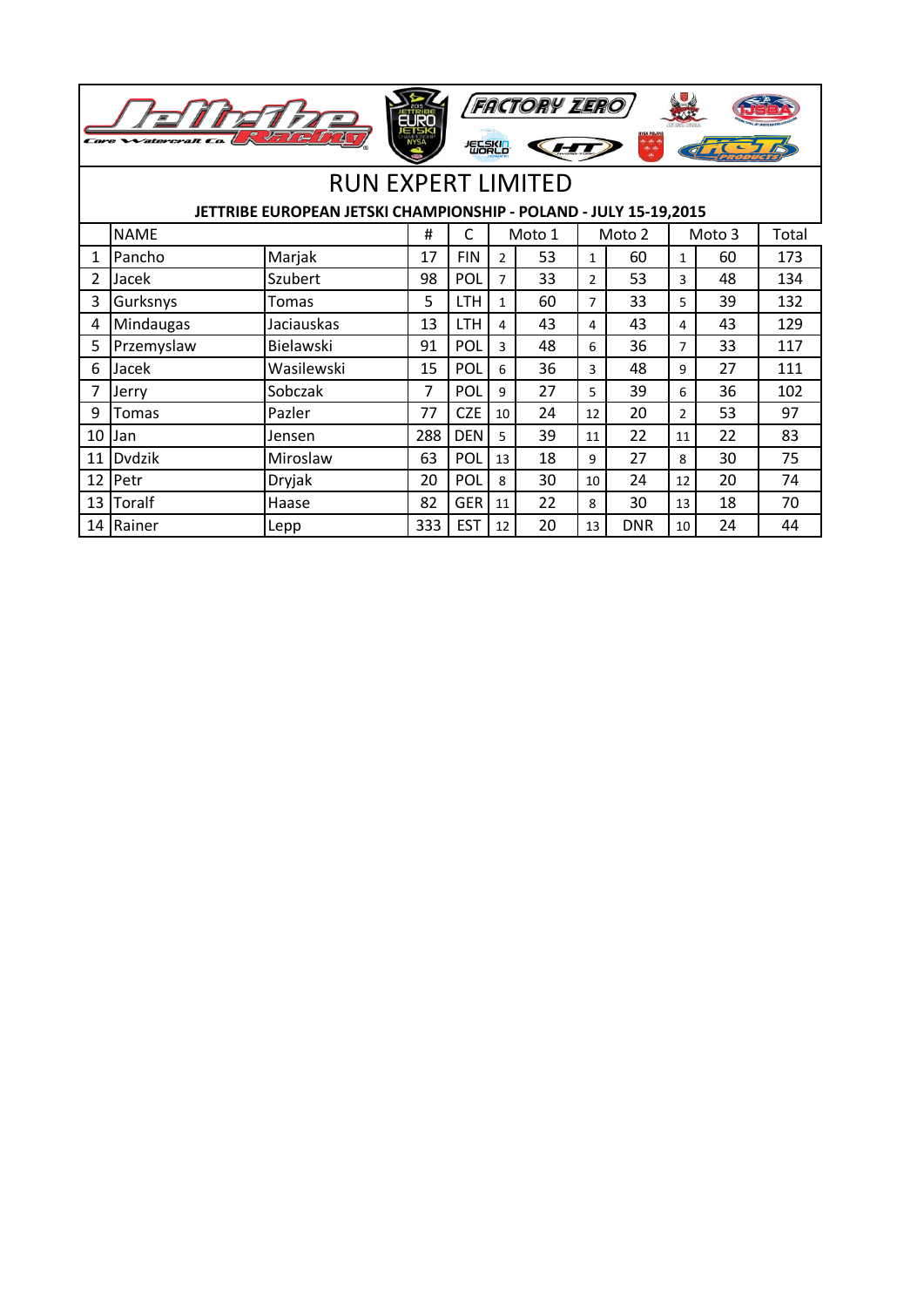|    |             |                                                                  |     |            | 怎能的            | <b>FACTORY ZERO</b> |                | و چې ده<br>خوان |                |            |     |
|----|-------------|------------------------------------------------------------------|-----|------------|----------------|---------------------|----------------|-----------------|----------------|------------|-----|
|    |             | <b>PRO-AM SKI VETERANS GP</b>                                    |     |            |                |                     |                |                 |                |            |     |
|    |             | JETTRIBE EUROPEAN JETSKI CHAMPIONSHIP - POLAND - JULY 15-19,2015 |     |            |                |                     |                |                 |                |            |     |
|    | <b>NAME</b> | #                                                                | C   |            | Moto 1         | Moto 2              |                | Moto 3          |                | Total      |     |
| 1  | Dufaud      | Philippe                                                         | 224 | <b>FRA</b> | 3              | 48                  | $\mathbf{1}$   | 60              | $\overline{2}$ | 53         | 161 |
| 2  | Lagardere   | <b>Bruno</b>                                                     | 28  | <b>FRA</b> | $\mathbf{1}$   | 60                  | $\overline{2}$ | 53              | 3              | 48         | 161 |
| 3  | Janis       | Uzars                                                            | 55  | LAT        | $\overline{2}$ | 53                  | 3              | 48              | 4              | 43         | 144 |
| 4  | Likums      | Peteris                                                          | 81  | LAT        | 4              | 43                  | 5              | 39              | 6              | 36         | 118 |
| 5  | Markus      | Erlach                                                           | 100 | <b>AUT</b> | $\overline{7}$ | 33                  | 12             | 20              | $\mathbf{1}$   | 60         | 113 |
| 6  | Attila      | Deri                                                             | 379 | <b>HUN</b> | 8              | 30                  | 6              | 36              | 5              | 39         | 105 |
| 7  | Kaspars     | <b>Zurins</b>                                                    | 12  | LAT        | 6              | 36                  | $\overline{7}$ | 33              | 9              | 27         | 96  |
| 8  | Andres      | Lauri                                                            | 91  | <b>EST</b> | 13             | 18                  | 4              | 43              | $\overline{7}$ | 33         | 94  |
| 9  | Olaf        | Stern                                                            | 9   | <b>GER</b> | 5              | 39                  | 9              | 27              | 10             | 24         | 90  |
| 10 | Philippe    | Milhamont                                                        | 65  | <b>FRA</b> | 14             | 16                  | 8              | 30              | 8              | 30         | 76  |
| 11 | Roost       | Agu                                                              | 333 | <b>EST</b> | 9              | 27                  | 11             | 22              | 11             | 22         | 71  |
| 12 | Bogdan      | Sukhetskyi                                                       | 11  | <b>UKR</b> | 12             | 20                  | 10             | 24              | 13             | 18         | 62  |
| 13 | Franck      | Lilienfeld                                                       | 22  | <b>DEU</b> | 11             | 22                  | 13             | 18              | 12             | 20         | 60  |
| 14 | Henn        | Linth                                                            | 59  | <b>EST</b> | 10             | 24                  | 14             | <b>DNR</b>      | 13             | <b>DNR</b> | 24  |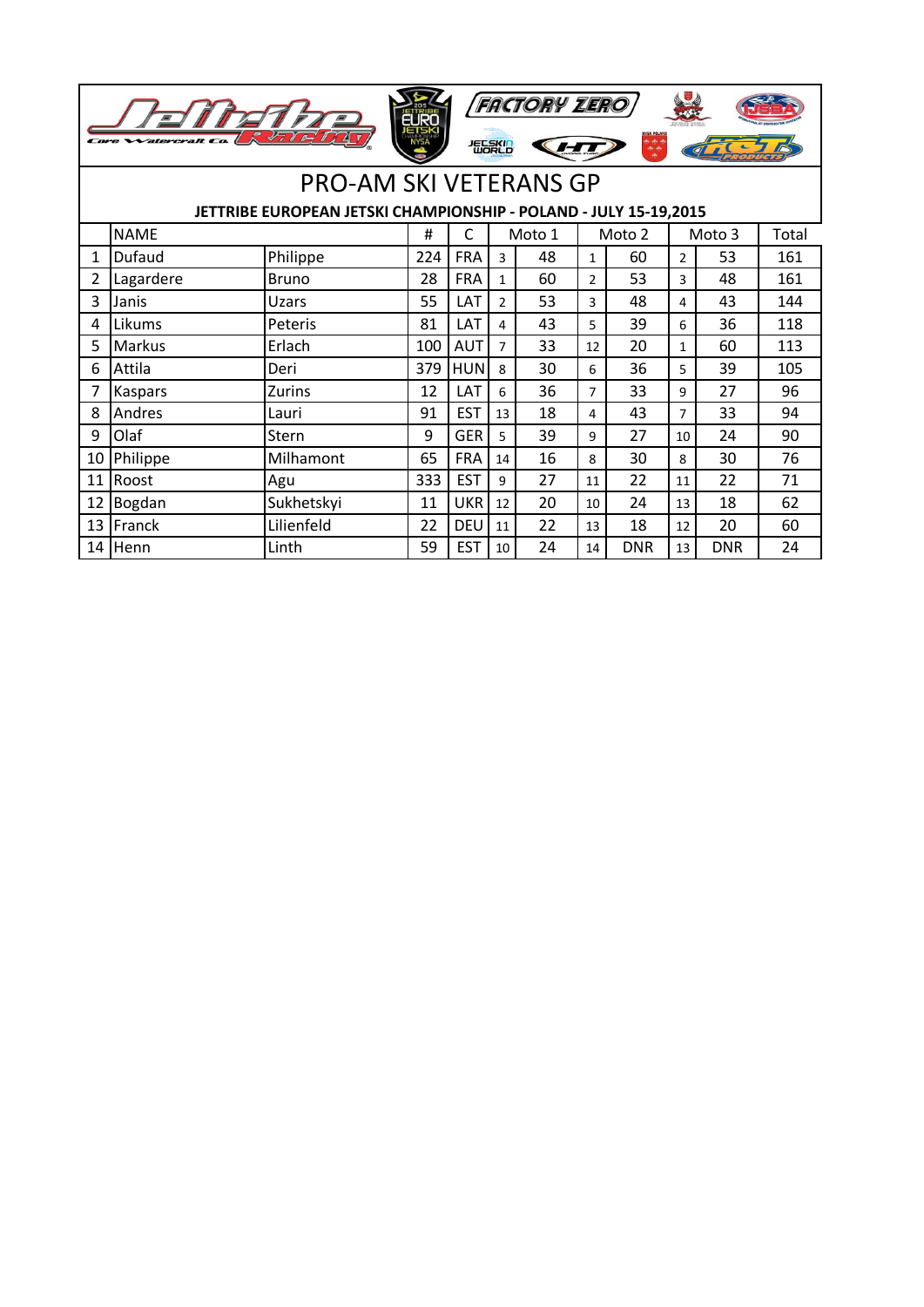| <b>FACTORY ZERO</b><br>EURO<br><b>IYSA POLANI</b><br>R VII OJ I<br>Core Watercraft Co.<br><b>地震化</b><br>$\frac{1}{2}$ |                                                                  |                             |     |            |                |            |  |            |  |            |       |
|-----------------------------------------------------------------------------------------------------------------------|------------------------------------------------------------------|-----------------------------|-----|------------|----------------|------------|--|------------|--|------------|-------|
| <b>ENDURANCE</b>                                                                                                      |                                                                  |                             |     |            |                |            |  |            |  |            |       |
|                                                                                                                       | JETTRIBE EUROPEAN JETSKI CHAMPIONSHIP - POLAND - JULY 15-19,2015 |                             |     |            |                |            |  |            |  |            |       |
|                                                                                                                       | <b>NAME</b>                                                      |                             | #   | C          |                | Moto 1     |  | Moto 2     |  | Moto 3     | Total |
|                                                                                                                       | Claerhout Pieter                                                 | De Smet Peter               | 51  | <b>BEL</b> | $\overline{2}$ | 380        |  | 380        |  | 400        | 1160  |
| 2                                                                                                                     | Filipe Filipe                                                    | Carlos Truta                | 12  | <b>POR</b> | 1              | 400        |  | 400        |  | 340        | 1140  |
| 3                                                                                                                     | Jerome Neukermans                                                | Eeckhout Cédric             | 19  | <b>FRA</b> | 6              | 330        |  | 368        |  | 380        | 1078  |
| 4                                                                                                                     | <b>Brinkert Mirko</b>                                            | Christian Thomke            | 37  | <b>DEU</b> | 3              | 353        |  | 352        |  | 360        | 1065  |
| 5                                                                                                                     | Bart Van den Bulcke                                              | <b>Filip Wauters</b>        | 21  | <b>BEL</b> | 4              | 348        |  | 348        |  | 348        | 1044  |
| 6                                                                                                                     | Olivier Thibaut                                                  | Maxime Benoit               | 6   | <b>FRA</b> | 5              | 344        |  | 340        |  | 352        | 1036  |
|                                                                                                                       | <b>Engels Philippe</b>                                           | <b>Hemeleers Christophe</b> | 100 | <b>BEL</b> | 8              | 292        |  | 345        |  | 368        | 1005  |
| 8                                                                                                                     | Bert                                                             | Claerhaout                  | 38  | <b>BEL</b> | 9              | <b>DNR</b> |  | 344        |  | 344        | 688   |
| 9                                                                                                                     | Lennart Koster                                                   |                             | 80  | <b>NED</b> |                | 325        |  | <b>DNR</b> |  | <b>DNR</b> | 325   |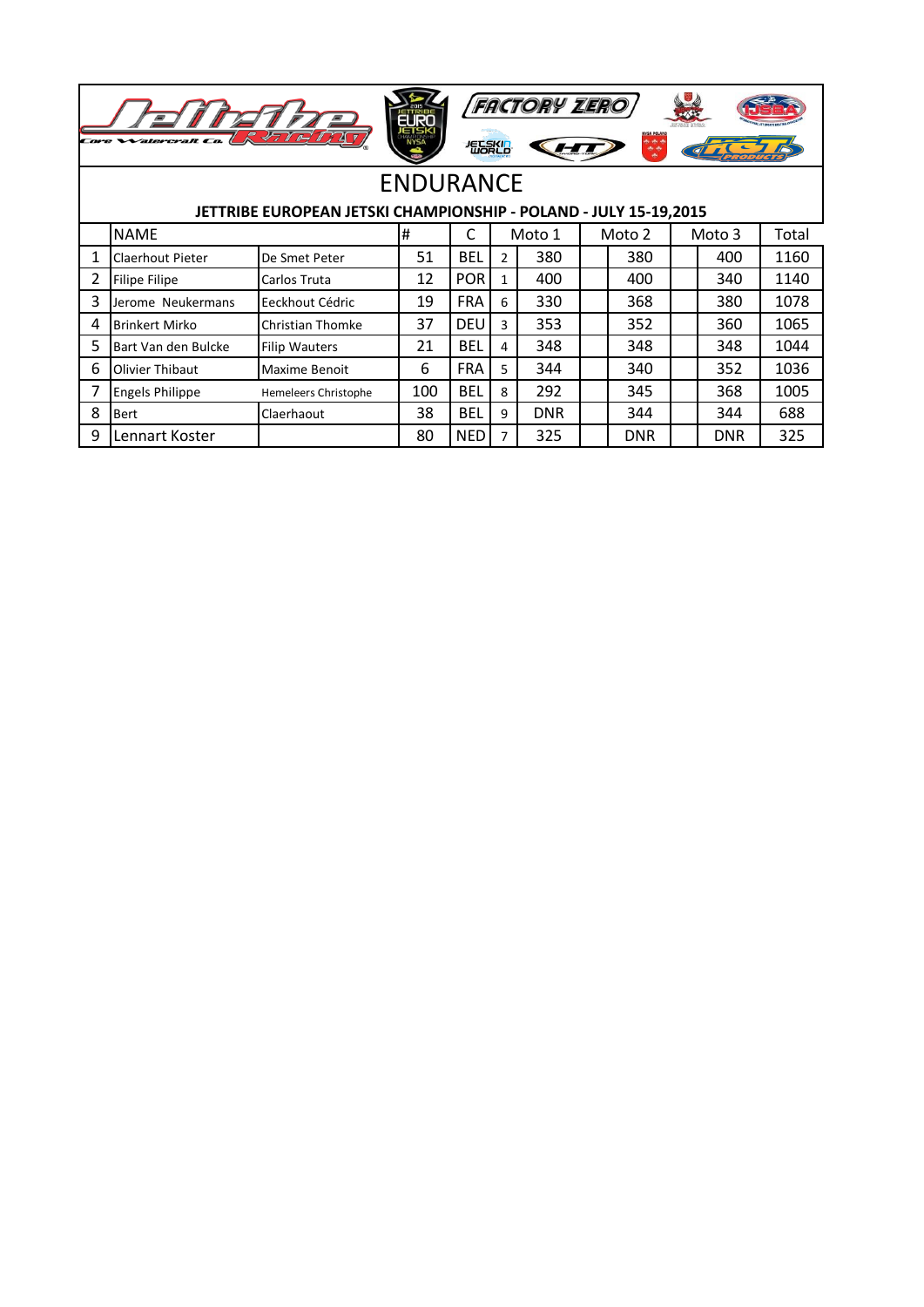| <b>FACTORY ZERO</b><br>EURO<br><b>JETSKI</b><br>NYSA<br>77777<br>Watercraft C<br>怎么呢 |                        |                  |     |            |                |        |                |            |                |            |                |            |       |
|--------------------------------------------------------------------------------------|------------------------|------------------|-----|------------|----------------|--------|----------------|------------|----------------|------------|----------------|------------|-------|
| <b>SKI PRO GP</b>                                                                    |                        |                  |     |            |                |        |                |            |                |            |                |            |       |
| JETTRIBE EUROPEAN JETSKI CHAMPIONSHIP - POLAND - JULY 15-19,2015                     |                        |                  |     |            |                |        |                |            |                |            |                |            |       |
|                                                                                      | <b>NAME</b>            |                  | #   | C          |                | Moto 1 |                | Moto 2     |                | Moto 3     |                | Moto 4     | Total |
| 1                                                                                    | Kevin                  | Reiterer         | 90  | AUT        | $\mathbf{1}$   | 60     | $\mathbf{1}$   | 60         | $\mathbf{1}$   | 60         | $\mathbf{1}$   | 60         | 240   |
| 2                                                                                    | Daniel                 | Svae Andersen    | 88  | <b>NOR</b> | $\overline{2}$ | 53     | 2              | 53         | 6              | 36         | $\overline{2}$ | 53         | 195   |
| 3                                                                                    | <b>Bétès</b>           | Matthieu         | 87  | <b>FRA</b> | 3              | 48     | 3              | 48         | $\overline{2}$ | 53         | 4              | 43         | 192   |
| 4                                                                                    | Tiago                  | Sousa            | 82  | <b>POR</b> | 4              | 43     | 4              | 43         | 3              | 48         | 3              | 48         | 182   |
| 5                                                                                    | <b>Markus</b>          | Lutsokert        | 11  | <b>EST</b> | 5              | 39     | 5.             | 39         | 5              | 39         | 5              | 39         | 156   |
| 6                                                                                    | Rui                    | Sousa            | 92  | <b>POR</b> | 6              | 36     | 6              | 36         | 4              | 43         | 6              | 36         | 151   |
|                                                                                      | <b>Tiogo Alexandre</b> | da Silva Almeida | 26  | <b>POR</b> | 8              | 30     | $\overline{7}$ | 33         | 8              | 30         | $\overline{7}$ | 33         | 126   |
| 8                                                                                    | Ulrik                  | Berntsen         | 83  | <b>NOR</b> | 9              | 27     | 8              | 30         | $\overline{7}$ | 33         | 8              | 30         | 120   |
| 9                                                                                    | Luc                    | Hermsen          | 73  | <b>NED</b> | $\overline{7}$ | 33     | 9              | 27         | 9              | 27         | 9              | <b>DNR</b> | 87    |
| 10                                                                                   | Markus                 | Erlach           | 100 | AUT        | 10             | 24     | 12             | 20         | 8              | <b>DNR</b> | 10             | <b>DNR</b> | 44    |
| 11                                                                                   | <b>Mark</b>            | Jensen           | 52  | <b>DEN</b> | 11             | 22     | 11             | 22         | 9              | <b>DNR</b> | 11             | <b>DNR</b> | 44    |
| 12                                                                                   | Rene                   | Thomsen          | 73  | <b>DEN</b> | 13             | 18     | 10             | 24         | 10             | <b>DNR</b> | 12             | <b>DNR</b> | 42    |
| 13                                                                                   | <b>Lukas</b>           | <b>Binar</b>     | 39  | <b>CZ</b>  | 12             | 20     | 13             | <b>DNR</b> | 11             | <b>DNR</b> | 13             | <b>DNR</b> | 20    |